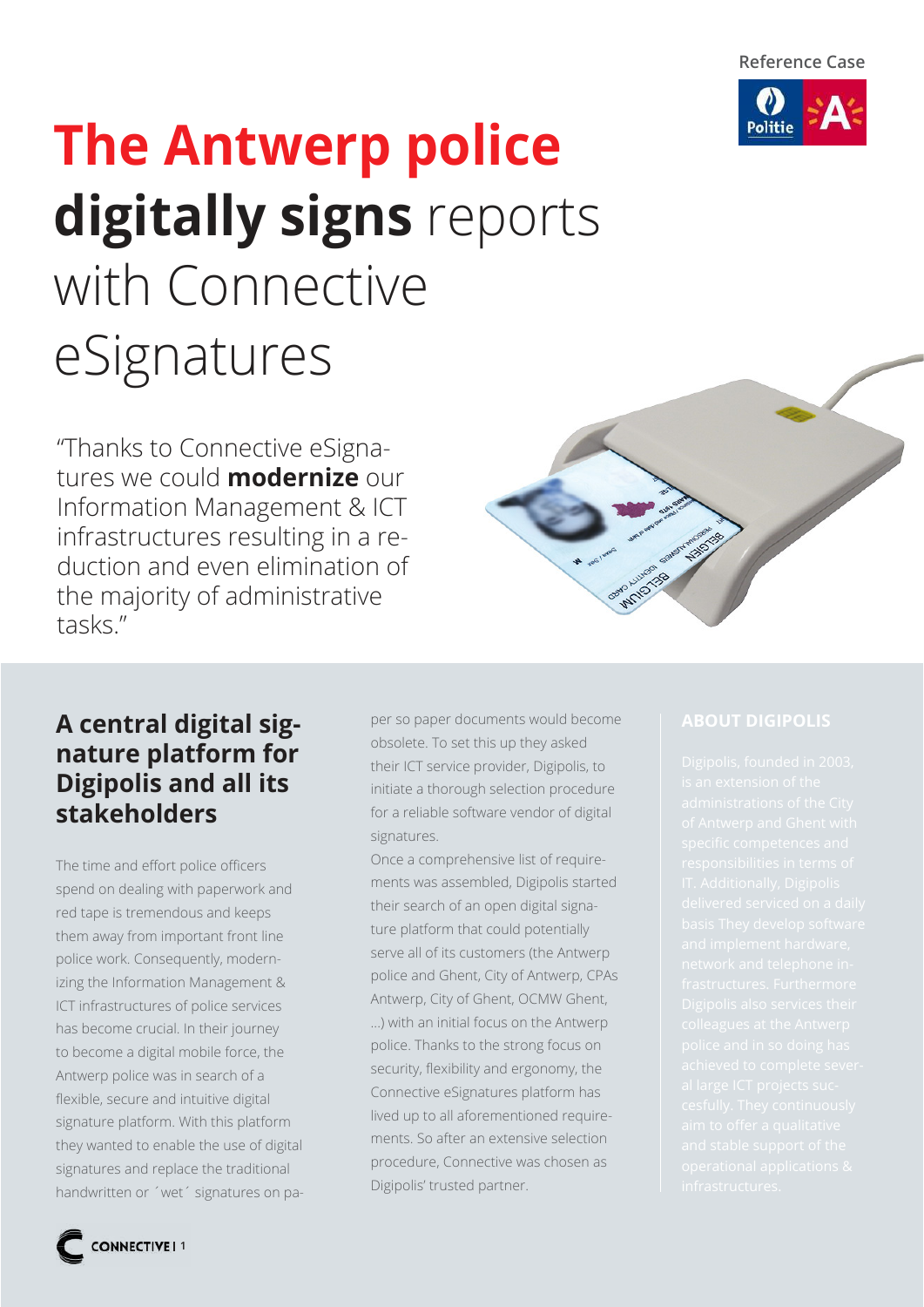## **Going digital is easy, when it's Flexible, Secure & Intuitive!**

Knowing that the platform would be used by a diverse variety of profiles in numerous environments, all requirements had to be put in practice without compromising on usability. To assure a high acceptance and adoption rate Connective ensures the end-user with a "one-click" experience, regardless of device he or she is using.



Given the confidentiality and the nature of the documents and information, security was of utmost importance. The signature platform needed to be installed within the security walls of the Antwerp police, both in an 'open' administrative network for the citizens as a 'closed' highly secured network for the police. Additionally, every electronic signature had to be compliant with eIDAS Regulations. The Connective eSignatures allows signing with the Belgian eID (.beiD), being a qualified digital signature and the legal equal of the handwritten signature on paper. They warrant authentication, integrity, confidentiality and provide non-repudiation in accordance with the European regulation and standards.

#### **Flexible 1**

into existing systems and applications of the Antwerp police. all these signature functionalities became available to the police officers for a wide range of use cases. First of all, one or more users can sign individual documents or even packages of documents with their eID in a very easy and intuitive way. This can be in a mandatory or optional order depending on the process. Secondly, by definining specific roles and dependencies, the software can allow users to bulk sign documents & data. And third, the validation of digitally signed documents can happen in an automated way. Meaning that there is no more need to perform any manual and

A flexible solution was essential, as the Antwerp police wished to integrate the signature platform into several existing business applications for the digital signing of all kinds of (A) confidential documents (police reports, interrogation reports,..) and (B) data (video files or data files of hearings, evidence,...).

#### **Intuitive**

### **Secure**

**2**

### **3**

### **Seamless integration through API´s**

The Connective eSignatures platform provides a very wide use and range of flexible features for placing and validating (qualified) digital signatures on documents. And in addition to many other solutions it even allows to sign other types of data like for example video recordings, image evidence,….

By seamlessly integrating the available API's/webservices

visual validation check and depending on the nature of the business process, the correct functionality of the signature platform can now be addressed.

In order for digital signatures to be broadly accepted by all users alike, it is important that the solution is flexible and provides strong security. But above all it is crucial that it is easy to use. The combination of all these aspects with a unique user-experience, where the user is guided through the signature process by self-explanatory wizards, is what makes the Connective eSignatures solution truly innovative.

*"We implicitly asked to create a signing flow as natural as possible to ensure user adoptation. Connective really managed to even surpass our expectations in terms of customer experience & convenience."* 





**Ronald Tack** Chief of the Antwerp police